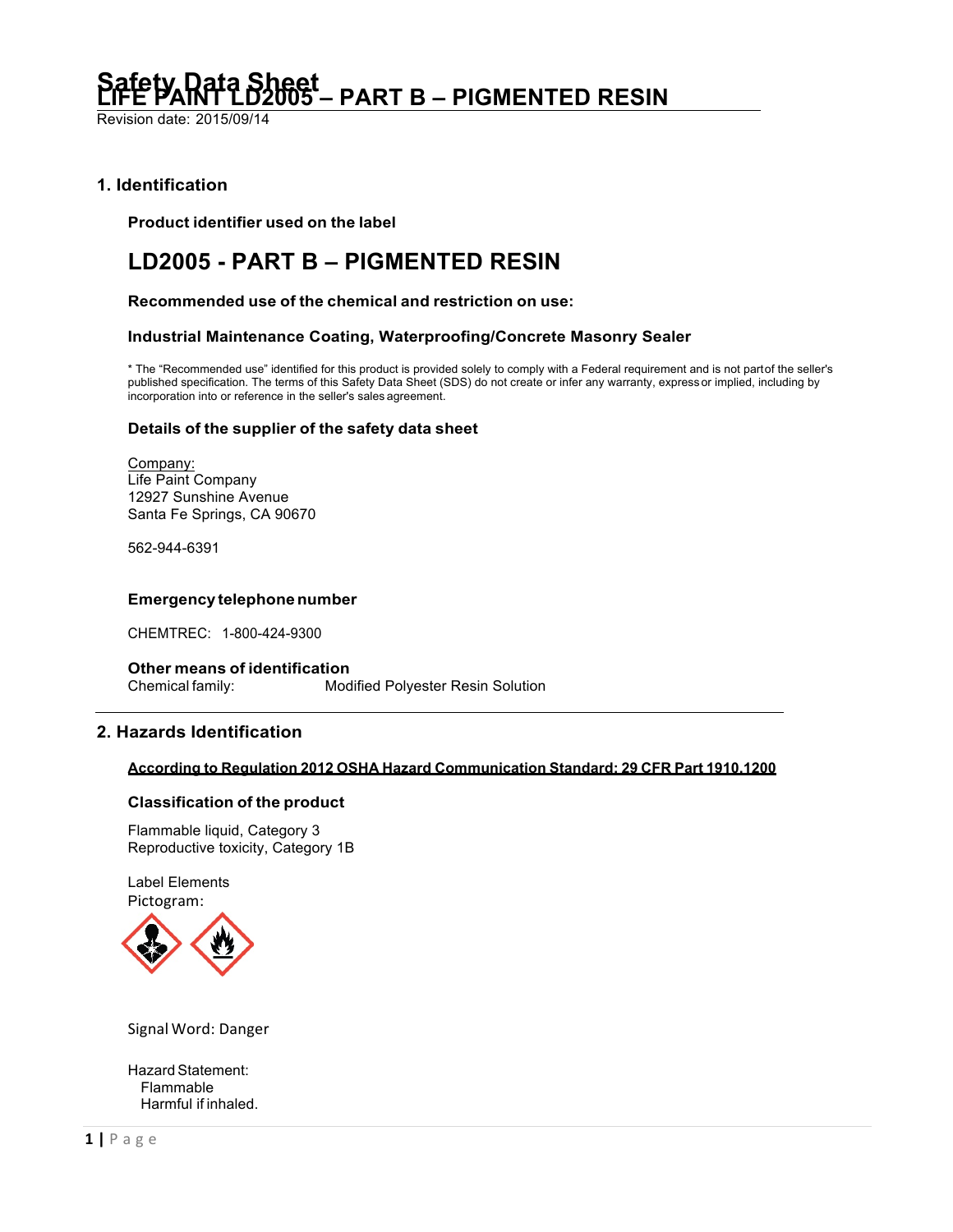Revision date: 2015/09/14

Toxic if inhaled. May cause respiratory irritation. May damage fertility or the unborn child. May cause respiratory irritation. Causes serious eye irritation May cause drowsiness or dizziness

Precautionary Statements (Prevention): Wear eye/face protection. Wear protective gloves. Use only outdoors or in a well-ventilated area. Do not breathe dust/gas/mist/vapors. Avoid release to the environment. Contaminated work clothing should not be allowed out of theworkplace. Wash with plenty of water and soap thoroughly after handling Keep away from heat, hot surfaces, open flames, sparks – No smoking Keep container tightly closed Ground/bond container and receiving equipment Use explosion-proof electrical, lighting, ventilating equipment Use only non-sparking tools Take Precautionary measures against static discharge

Precautionary Statements (Response):

IF INHALED: Remove person to fresh air and keep comfortable for breathing.

IF ON SKIN (or hair): Wash with plenty of soap and water.

IF IN EYES: Rinse cautiously with water for several minutes. Remove contact lenses, if present and easy to do. Continue rinsing.

Take off contaminated clothing and wash before reuse.

In case of fire: Use dry chemical poser, alcohol-resistant foam, carbon dioxide (CO2) for extinction

Precautionary Statements (Storage):

Store in a well-ventilated place. Keep container tightly closed. Store locked up. Keep cool

Precautionary Statements (Disposal): Dispose of contents/container to hazardous or special wastecollection point.

# **Hazards not otherwise classified**

No specific dangers known

# **Supplemental information:**

Potential Health Effects:

Due to the presence of the solvent: Prolonged or repeated skin contact may cause defatting resulting in drying, redness and rash. Contains high molecular weight polymer(s). Effects due to processing releases: Irritating to eyes, respiratory system and skin. Prolonged or repeated exposure may cause: headache, drowsiness, nausea, weakness, (severity of effects depends on extent of exposure). Use with local exhaust ventilation. Wear protective clothing. Wear full face shield if splashing hazard exists.

# **3. Composition / Information on Ingredients**

| Components                      | <b>CAS Number</b> | Concentration |  |
|---------------------------------|-------------------|---------------|--|
|                                 |                   | (Weight)      |  |
| <b>Polvester Resin Solution</b> | Proprietary       | $35 - 65%$    |  |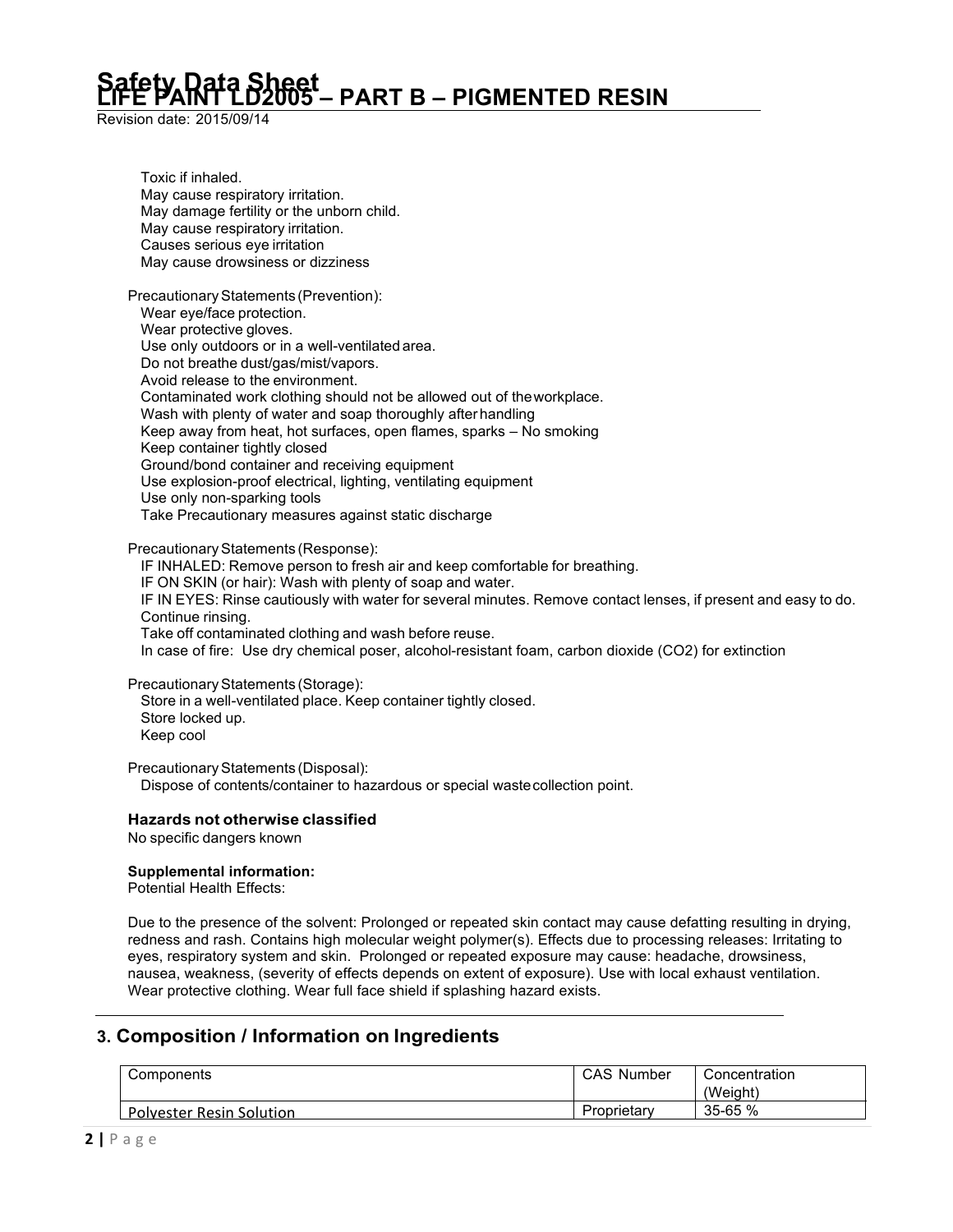Revision date: 2015/09/14

| <b>Propylene Glycol Monomethyl Ether Acetate</b> | 108-65-6    | $20 - 45 \%$ |
|--------------------------------------------------|-------------|--------------|
| Benzene, 1-Cloro-4(trifluoromethyl)              | 98-56-6     | $10 - 25 \%$ |
| Methyl Acetate                                   | 79-20-9     | 10-25 %      |
| Titanium Dioxide                                 | 13463-67-7  | $2 - 25%$    |
| Proprietary                                      | Proprietary | $~120\%$     |

# **4. First-Aid Measures**

# **Description of first aid measures**

### **General advice:**

Immediately remove contaminated clothing.

#### **If inhaled:**

Remove the affected individual into fresh air and keep the person calm. Assist in breathing if necessary. Immediate medical attention required.

#### **If on skin:**

Wash affected areas thoroughly with soap and water. If irritation develops, seek medical attention.

#### **If in eyes:**

In case of contact with the eyes, rinse immediately for at least 15 minutes with plenty of water. Seek medical attention.

### **If swallowed:**

Rinse mouth and then drink plenty of water. Do not induce vomiting. Never induce vomiting or give anything by mouth if the victim is unconscious or having convulsions. Immediate medical attention required.

# **Most important symptoms and effects, both acute and delayed:**

Symptoms: The most important known symptoms and effects are described in the labelling (see section 2) and/or in section 11

# Note to physician

Treatment: Treat according to symptoms (decontamination, vital functions), no known specific antidote, administer corticosteroid dose aerosol to prevent pulmonaryodema.

# **5. Fire-Fighting Measures**

### **Extinguishingmedia**

Suitable extinguishingmedia: Preferable: Alcohol resistant foam. Water spray, CO2 Unsuitable extinguishing media: Solid water jet ineffective as extinguishing medium

### **Special hazards arising from the substance or mixture**

Hazards duringfire-fighting: harmful vapors Evolution of fumes/fog. The substances/groups of substances mentioned can be released in case of fire.

# **Advice forfire-fighters**

Protective equipment for fire-fighting: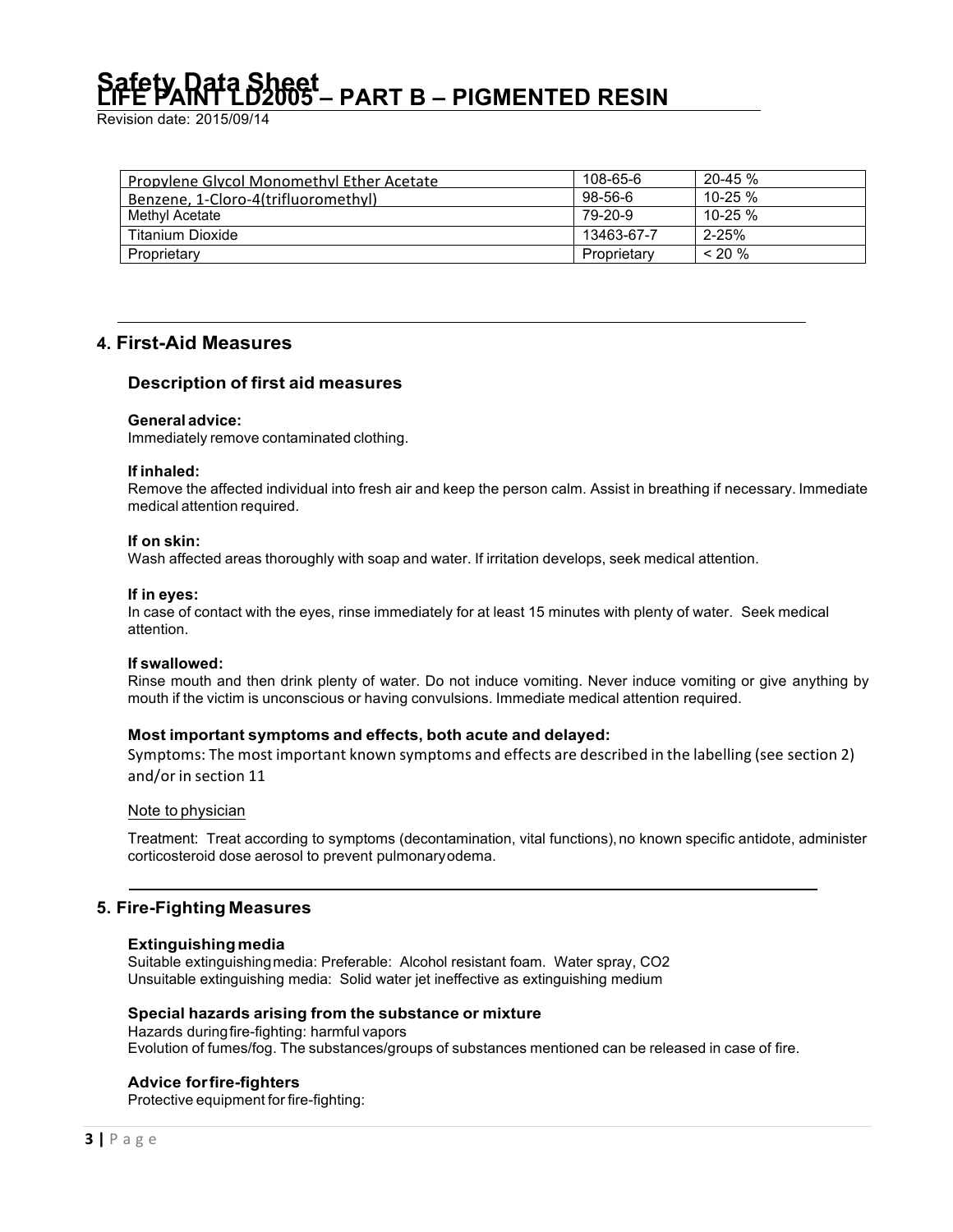Revision date: 2015/09/14

Firefighters should be equipped with self-contained breathing apparatus and turn-out gear.

#### **Furtherinformation:**

The degree of risk is governed by the burning substance and the fire conditions. Contaminated extinguishing water must be disposed of in accordance with official regulations.

#### **Fire Hazard:**

Highly flammable. Gas/vapor flammable with air within explosion limits. INDIRECT FIRE HAZARD. May be ignited by sparks. Gas/vapor spreads at floor level: ignition hazard. Reactions involving a fire hazard: see "Reactivity Hazard"

#### **Explosion Hazard:**

DIRECT EXPLOSION HAZARD. Gas/vapor explosive with air within explosion limits. INDIRECT EXPLOSION HAZARD. Heat may cause pressure rise in tanks/drums: explosion risk. May be ignited by sparks. Reactions with explosion hazards: see "Reactivity Hazard".

# **6. Accidental release measures**

# **Personal precautions, protective equipment and emergency procedures**

Use personal protective clothing.

### **Environmental precautions**

Contain contaminated water/firefighting water. Do not discharge into drains/surface waters/groundwater.

### **Methods and material for containment and cleaning up**

Spills should be contained, solidified, and placed in suitable containers for disposal.

# **7. Handling and Storage**

### **General information on handling:**

Do not taste or swallow. Do not get in eyes, on skin, or on clothing. Do not breathe vapor or mist. Keep away from heat, sparks and flames. No smoking. Keep container closed. Use only with adequate ventilation. Wash thoroughly after handling. Check that all equipment is properly grounded and installed to satisfy electrical classification requirements. Container hazardous when empty. Follow label warnings even after container is emptied. RESIDUAL VAPORS MAY EXPLODE ON IGNITION. DO NOT CUT, DRILL, GRIND, OR WELD ON OR NEAR THIS CONTAINER. Improper disposal or reuse of this container may be dangerous and/or illegal. Emptied container retains vapor and product residue.

### **Conditions for safe storage, including any incompatibilities**

Further information on storage conditions: Keep container tightly closed and dry; store in a cool place away from heat sources, direct sunlight.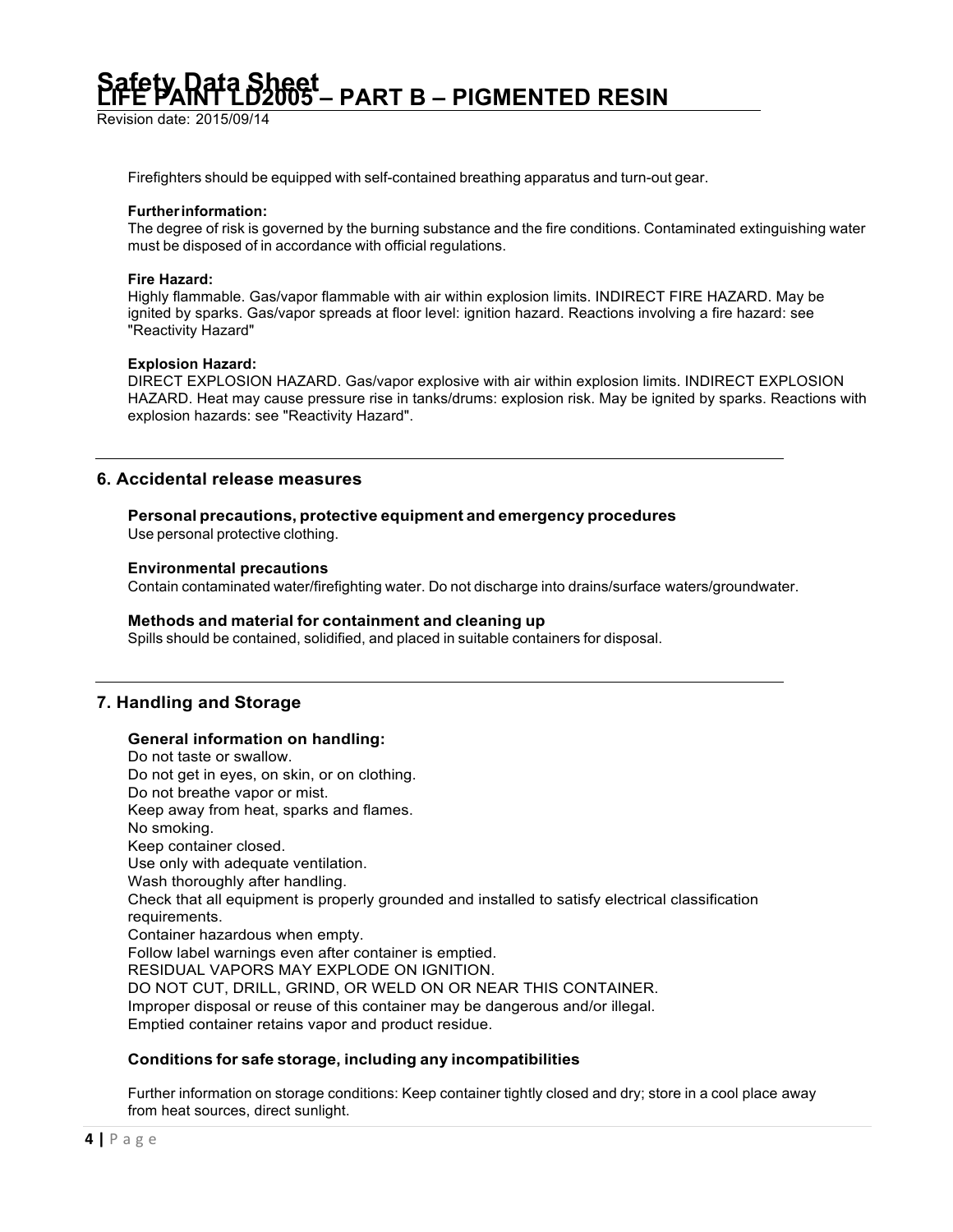Revision date: 2015/09/14

Storage stability: May react with oxygen to form peroxides

Storage Incompatibility – General Store separate from: Strong acids, Strong oxidizing agents, Strong Bases, Reducing Agents.

Storage Temperature: 15 – 20 C

Storage Area:

Store in a cool area. Keep out of direct sunlight. Store in a dry area. Store in a dark area. Ventilation at floor level. Fireproof storeroom. Provide for an automatic sprinkler system. Provide for a tub to collect spills. Provide the tank with earthing. Meet the legal requirements.

Special rules on packaging: SPECIAL REQUIREMENTS: closing with pressure relief valve. clean. opaque. correctly labelled. meet the legal requirements. Secure fragile packaging in solid containers.

Packaging materials: SUITABLE MATERIAL: steel. stainless steel. carbon steel. aluminum. iron. copper. nickel. bronze. glass. MATERIAL TO AVOID: synthetic material

# **8. Exposure Controls/Personal Protection**

### **Engineering Measures**

Provide readily accessible eye wash stations and safety showers. Provide natural or explosion-proof ventilation adequate to ensure concentrations are kept below exposure limits

### **Personal protectiveequipment**

#### **Respiratory protection:**

Wear respiratory protection if ventilation is inadequate. Wear a NIOSH-certified (or equivalent) organic vapor/particulate respirator. Do not exceed the maximum use concentration for the respirator face piece/cartridge combination. For emergency or non-routine, high exposure situations, use a NIOSH-certified full face piece pressure demand self- contained breathing apparatus (SCBA) or a full face piece pressure demand supplied-air respirator (SAR) with escape provisions.

### **Handprotection:**

Chemical resistant protective gloves

### **Eye protection:**

Tightly fitting safety goggles (chemical goggles). Wear face shield if splashing hazard exists

### **General safety and hygienemeasures:**

Handle in accordance with good industrial hygiene and safety practice. Wearing of closed work clothing is required additionally to the stated personal protection equipment. Avoid inhalation of mists. Contact with eyes and skin must be avoided.

Occupational Exposure limit(s)

| 2-Propanol, 1-methoxy-, acetate (108-65-6)   Time Weighted Average (TWA): |                              | 50 ppm (listed)  |
|---------------------------------------------------------------------------|------------------------------|------------------|
| Methyl acetate                                                            | Time Weighted Average (TWA): | 200 ppm (listed) |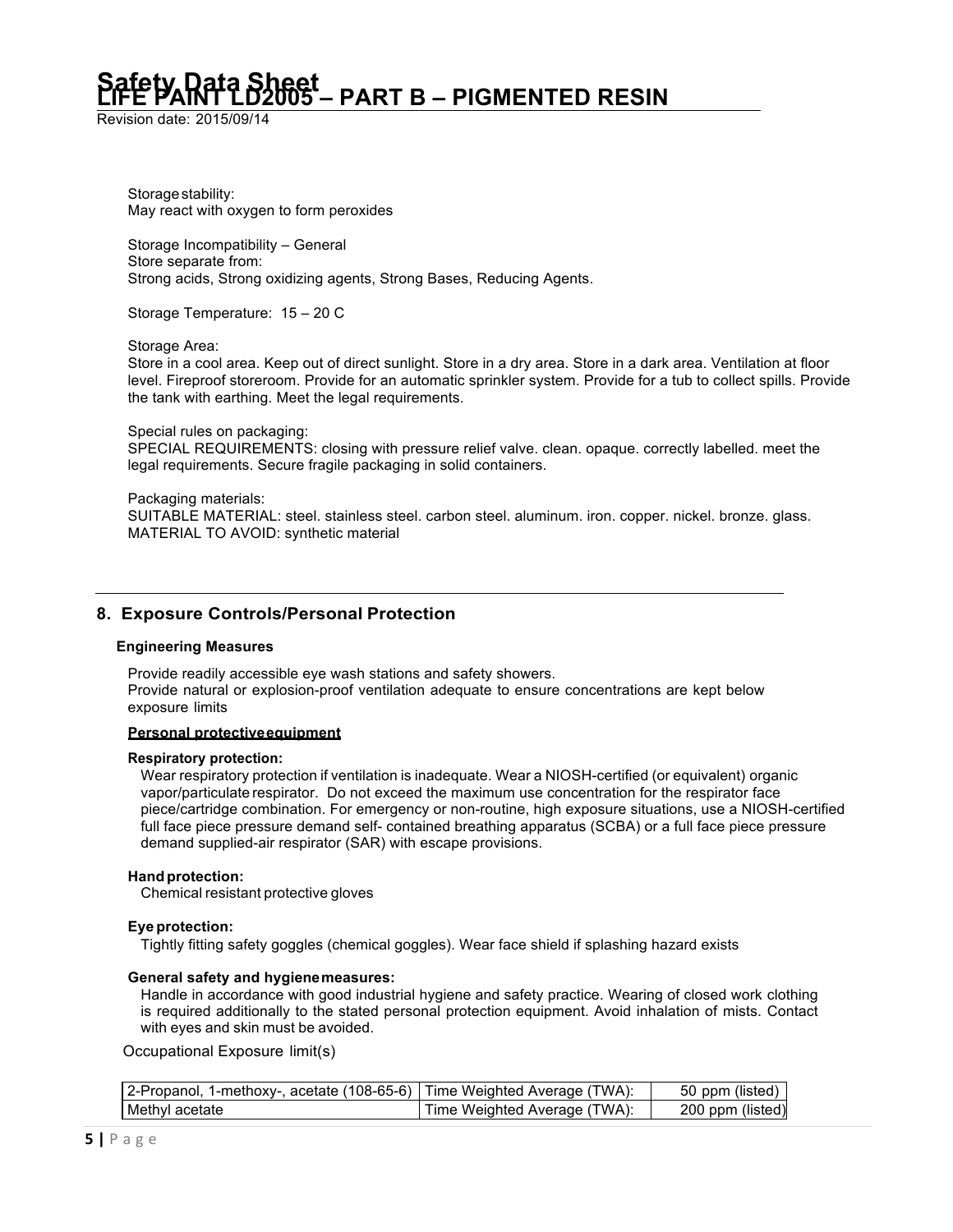Revision date: 2015/09/14

# **9. Physical and Chemical Properties**

| Form:                              | liquid                        |
|------------------------------------|-------------------------------|
| Odor:                              | Solvent, sweet                |
| Color:                             | Clear-Amber, Cloudy           |
| pH value:                          | N/A                           |
| Melting point:                     | No data available             |
| Boiling point:                     | 56 °C                         |
| Flash point:                       | -13.0 °C Tag Closed Cup       |
| Flammability:                      | Highly flammable              |
| Lower explosion limit:             | Not applicable                |
| Upper explosion limit:             | Not applicable                |
| Vapor pressure:                    | < 0.03 hPa at 20 $^{\circ}$ C |
| Density:                           | 1.15 g/cm3 at 20 $^{\circ}$ C |
| Viscosity, Dynamic                 | 500-1000 CPS                  |
| Solubility in Water                | <b>Hydrolyzes</b>             |
| Evaporation rate:                  | Not determined                |
| <b>Volatile Organic Compounds:</b> | $<$ 100 g/l (per AQMD)        |

# **10. Stability and Reactivity**

Corrosion to metals: Corrosion effect on metals are not anticipated

Chemical Stability: Stable under normal conditions.

Conditions to avoid: Avoid moisture. Avoid sources of ignition.

Materials to avoid: Strong acids Strong oxidizing agents Strong bases Reducing agents May react with oxygen to form peroxides

Hazardous decompositionproducts: Thermal decomposition giving flammable and toxic products: Carbon oxides Hazardous organic compounds

# **11. Toxicological information**

Data on this material and/or its components are summarized below.

Inhalation: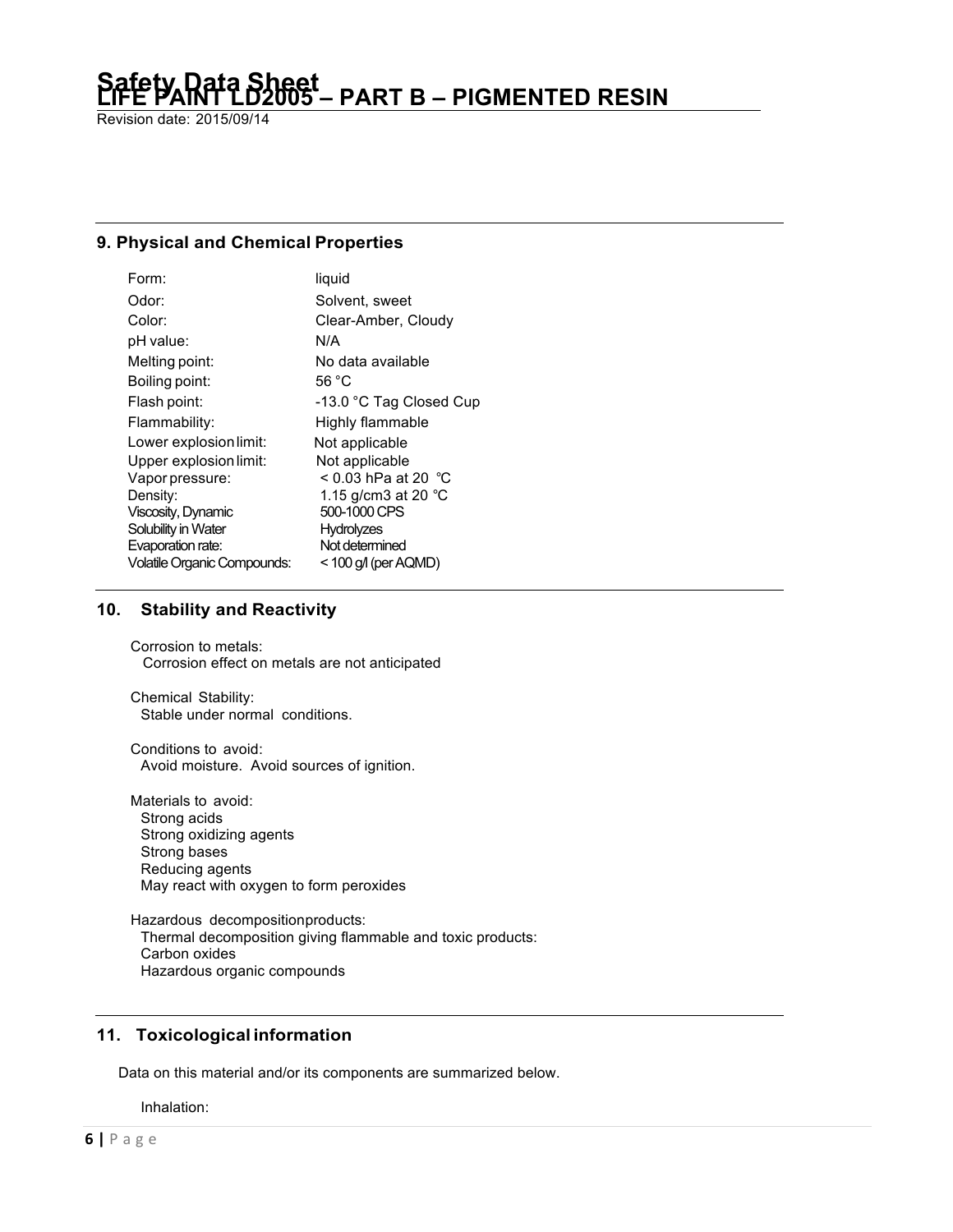Revision date: 2015/09/14

4 h Acute toxicity estimate > 40 mg/l. (vapor)

Data for 2-Propanol, 1-methoxy-, acetate (108-65-6)

# Acute toxicity

Oral: Practically nontoxic. (Rat) LD50 = 6,190 mg/kg.

Dermal: Practically nontoxic. (Rabbit) LD0 > 5,000 mg/kg.

Skin Irritation: Not irritating. (Rabbit) Irritation Index: 0/8. (4 h)

Eye Irritation: Causes mild eye irritation. (Rabbit)

Skin Sensitization: Not a sensitizer. Guinea pig maximization test. (Guinea pig) No skin allergy was observed

Repeated dose toxicity Repeated inhalation administration to rat, mouse / affected organ(s): nasal tissues

Subacute oral administration to rat / affected organ(s): adrenal gland / signs: changes in body weight, changes in organ weights

### Genotoxicity

Assessment in Vitro: No genetic changes were observed in laboratory tests using: bacteria, animal cells

Developmental toxicity Exposure during pregnancy. Inhalation (rat) / No birth defects were observed.

Reproductive effects Reproductive/Developmental Effects Screening Assay. Oral (rat) / No toxicity to reproduction.

Human experience General: Can be absorbed through the skin.

Human experience Inhalation: Respiratory tract: coughing, shortness of breath.

Human experience Skin contact: Skin: irritation, redness. (repeated or prolonged exposure)

Human experience Eye contact: Eye: Pain, redness, swelling, tearing.

# **12. Ecological Information**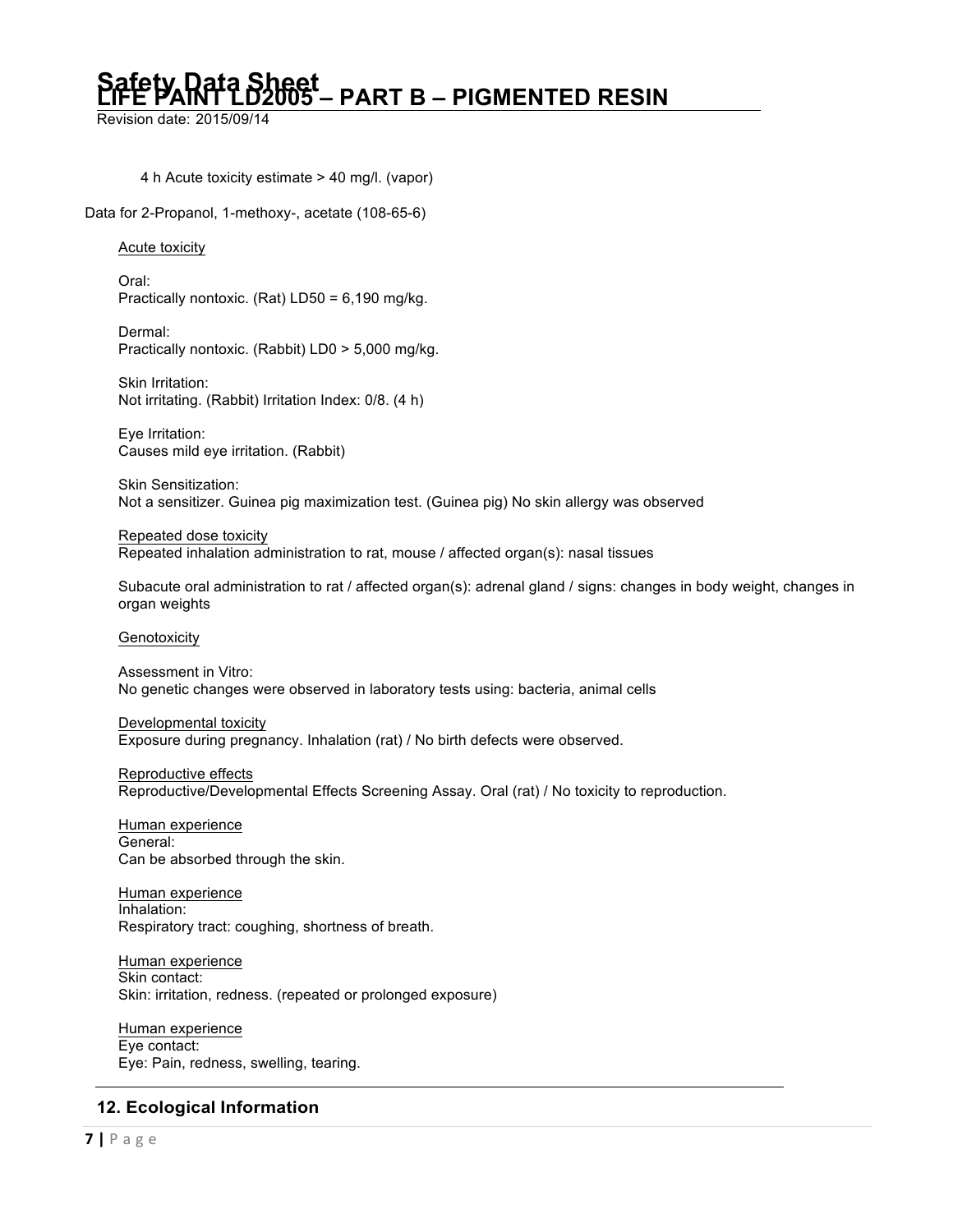Revision date: 2015/09/14

**Chemical Fate and Pathway** Data on this material and/or its components are summarized below. **Data for 2-Propanol, 1-methoxy-, acetate (108-65-6) Biodegradation:** Readily biodegradable. (10 d) biodegradation 83 % **Biological Oxygen Demand:**  $BOD = 0.363$  mg/g **Octanol Water Partition Coefficient:** log Pow = 1.2 (measured) **Ecotoxicology** Data on this material and/or its components are summarized below. **Data for 2-Propanol, 1-methoxy-, acetate (108-65-6) Aquatic toxicity data:** Practically nontoxic. Oryzias latipes (Orange-red killifish) 96 h LC50 > 100 mg/l Practically nontoxic. Oncorhynchus mykiss (rainbow trout) 96 h LC50 = 134 mg/l Practically nontoxic. Pimephales promelas (fathead minnow) 96 h LC50 = 161 mg/l **Aquatic invertebrates:** Practically nontoxic. Daphnia magna (Water flea) 48 h EC50 > 500 mg/l **Algae:** Practically nontoxic. Selenastrum capricornutum 72 h EC50 > 1,000 mg/l **Chronic toxicity to aquatic invertebrates:** Daphnia magna (Water flea) 21 d NOEC > 100 mg/l

# **13. Disposal Considerations**

Dispose of in a licensed facility. Do not discharge into waterways or sewer systems without proper authorization.

### **Containerdisposal:**

Dispose of in a licensed facility. Recommend crushing, puncturing or other means to prevent unauthorized use of used containers.

# **14. Transport Information**

**Land transport**

| Land transport<br><b>USDOT</b><br>Proper Shipping Name:<br>Hazard Class or Division:<br>UN/NA Number:<br>Packaging Group:<br>Hazard Label(s): | <b>Resin Solution</b><br>3<br>1866<br>Ш<br>Warning, Flammable Liquid              |
|-----------------------------------------------------------------------------------------------------------------------------------------------|-----------------------------------------------------------------------------------|
| Hazard Placards(s):<br>Sea transport<br>IMDG                                                                                                  | Flammable                                                                         |
| Proper Shipping Name:<br>Hazard Class or Division:<br><b>UN/NA Number:</b><br>Packaging Group:<br>Hazard Label(s):<br>Hazard Placards(s):     | <b>Resin Solution</b><br>3<br>1866<br>Ш<br>Warning, Flammable Liquid<br>Flammable |

#### **Air transport** IATA/ICAO

**8 |** Page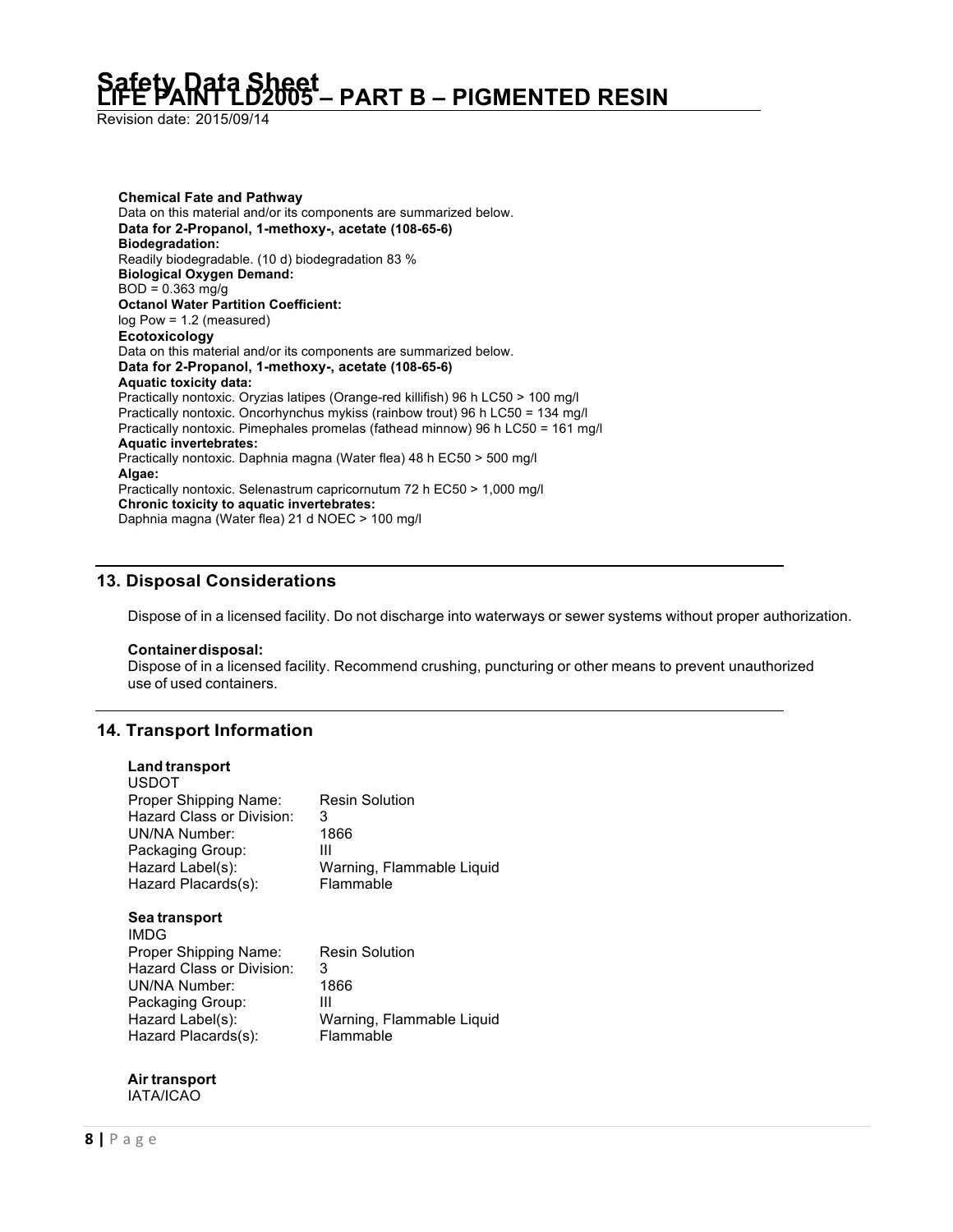Revision date: 2015/09/14

| Proper Shipping Name:     | <b>Resin Solution</b>     |
|---------------------------|---------------------------|
| Hazard Class or Division: | 3                         |
| UN/NA Number:             | 1866                      |
| Packaging Group:          | Ш                         |
| Hazard Label(s):          | Warning, Flammable Liquid |
| Hazard Placards(s):       | Flammable                 |
|                           |                           |

# **15. Regulatory Information**

| EU. EINECS                                      | <b>EINECS</b> | Does not conform                                        |
|-------------------------------------------------|---------------|---------------------------------------------------------|
| United States TSCA Inventory                    | <b>TSCA</b>   | This product complies with TSCA Inventory requirements. |
|                                                 |               | The polymer component(s) is (are) eligible for the      |
|                                                 |               | amended polymer exemption at 40 CFR Section 723.250.    |
| Canadian Domestic Substances List (DSL)         | DSL           | This product contains one or several                    |
|                                                 |               | components that are not on the Canadian                 |
|                                                 |               | DSL nor NDSL lists.                                     |
| China. Inventory of Existing Chemical           | IECSC (CN)    | Does not conform                                        |
| Substances in China (IECSC)                     |               |                                                         |
| Japan. ENCS - Existing and New Chemical         | ENCS (JP)     | Does not conform                                        |
| Substances Inventory                            |               |                                                         |
| Japan. ISHL - Inventory of Chemical Substances  | ISHL (JP)     | Does not conform                                        |
| Korea. Korean Existing Chemicals Inventory      | KECI (KR)     | Does not conform                                        |
| (KECI)                                          |               |                                                         |
| Philippines Inventory of Chemicals and Chemical | PICCS (PH)    | Does not conform                                        |
| Substances (PICCS)                              |               |                                                         |
| Australia Inventory of Chemical Substances      | <b>AICS</b>   | Does not conform                                        |
| (AICS)                                          |               |                                                         |

### **United States – Federal Regulations**

**SARA Title III – Section 302 Extremely Hazardous Chemicals:**

The components in this product are either not SARA Section 302 regulated or regulated but present in negligible concentrations.

### **SARA Title III - Section 311/312 Hazard Categories:**

Fire Hazard, Chronic Health Hazard

#### **SARA Title III – Section 313 Toxic Chemicals:**

This material does not contain any chemical components with known CAS numbers that exceed the threshold (De Minimis) reporting levels established by SARA Title III, Section 313.

#### **Comprehensive Environmental Response, Compensation, and Liability Act (CERCLA) – Reportable Quantity (RQ):**

The components in this product are either not CERCLA regulated, regulated but present in negligible concentrations, or regulated with no assigned reportable quantity.

#### **United States – State Regulations**

### **New Jersey Right to Know**

No components are subject to the New Jersey Right to Know Act.

#### **Pennsylvania Right to Know**

| <b>Chemical Name</b>                 | S-No.<br>JAJ-1 |
|--------------------------------------|----------------|
| saturated polyester resin solution   | .oprietar      |
| 2-Propanol.<br>acetate<br>1-methoxy- | 108-65-6       |

#### **California Prop. 65**

This product does not contain any chemicals known to the State of California to cause cancer, birth defects, or any other reproductive defects